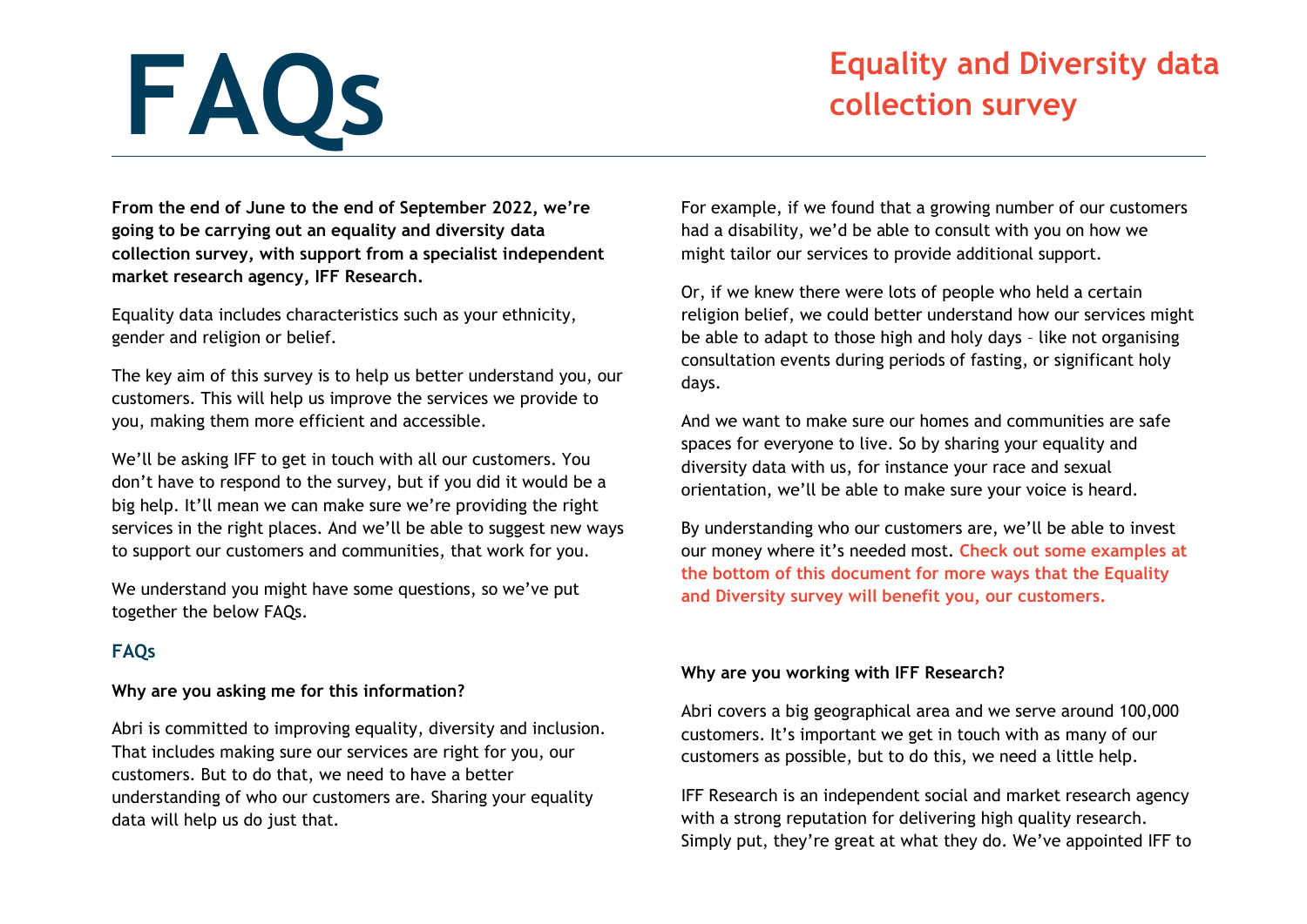## **Equality and Diversity data**<br> **FAQS collection survey**

carry out the survey on our behalf, so they can do what they're best at, and we can keep focused on delivering our services for you.

We have a contract in place with IFF that safeguards customer rights and you can be sure that the information you provide will be treated with the utmost security and respect.

### **Who will be contacting me?**

IFF Research will be getting in touch with you. This could happen a few ways:

- Email this will come from Opinions@iffresearch-dm.com
- Phone call the number will be 02393878604
- Letter
- Text message this will be sent from IFF Research

## **When will they contact me?**

The survey is running from the end of June until the end of September. IFF will be contacting Abri customers in batches over this period.

You'll be sent an email by IFF Research with more information about the survey, and a link to complete this online in your own time.

If we don't receive an email response to the survey, IFF will give you a call. To give you flexibility around when you take part, any follow up phone calls will be between 9am to 7pm Monday to Friday, 10am to 6pm on Saturday and 11am to 6pm on Sunday.

## **Do I have to complete the survey?**

No, you don't need to disclose your equality information if you don't want to. Most questions have an option of 'prefer not to say'. If you don't want to disclose any information, we would be grateful if you could complete the survey selecting the 'prefer not to say' options, so that we know that this is your preference.

## **How will my data be used and stored?**

All information collected in this survey will be treated in accordance to Abri's Privacy Statement. You can view this online at [www.abri.co.uk/privacy.](http://www.abri.co.uk/privacy) You have a right to a copy of your data, change your data or withdraw from the survey at any point. The data will be primarily looked at collectively as a whole so we can better understand our customers.

Once the survey is done, IFF will pass the information to Abri and will delete it completely from their systems. Customer data will always be treated with the utmost respect and security.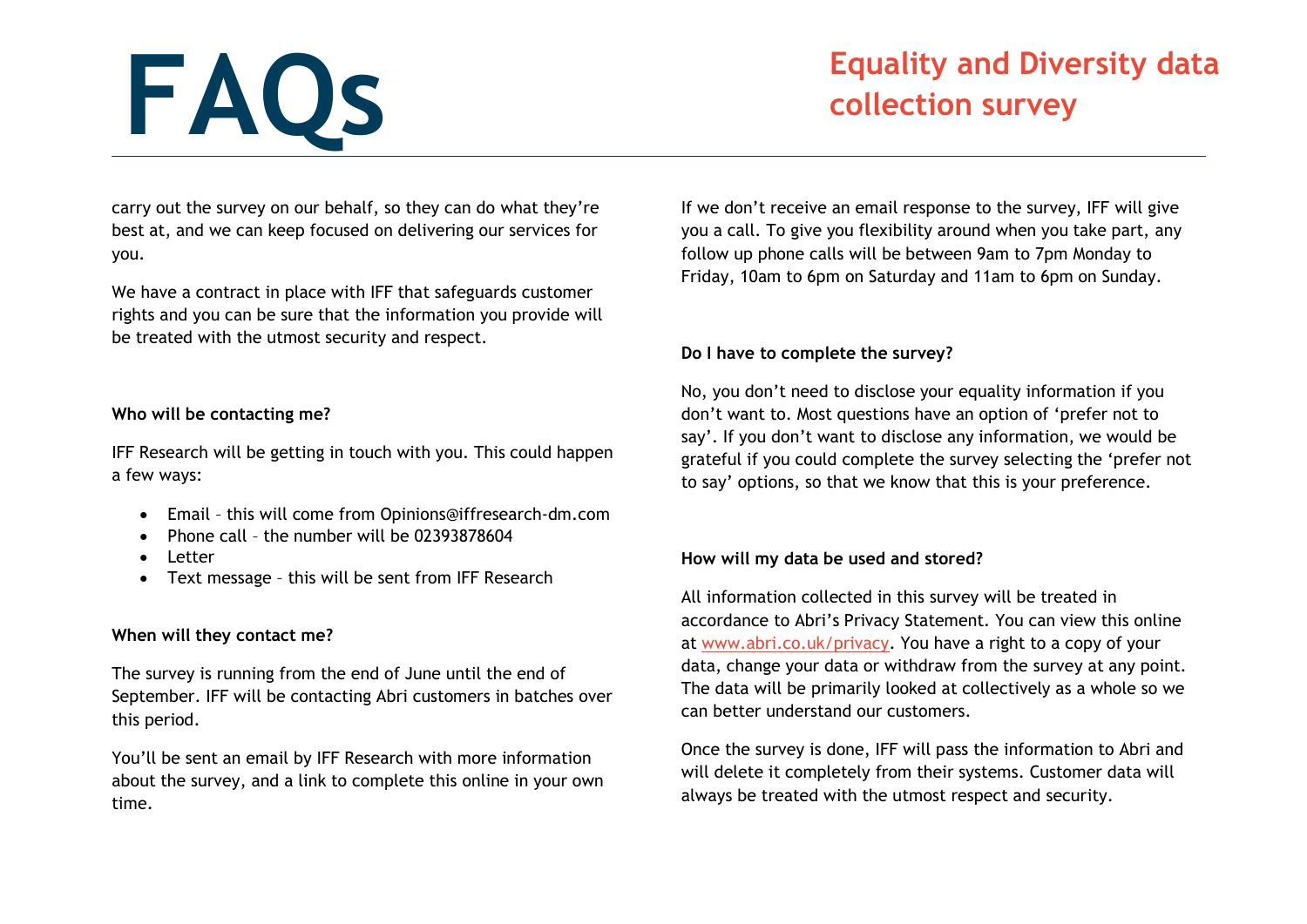

**I have a question – who can I ask?**

You can contact the IFF team via email - AbriCustomerSurvey@iffresearch.com if you have any questions or queries about the survey. Or, you can call 020 7250 3035 and quote the reference number at the top of your survey.

You can also get in touch with us by sending a message on the customer portal, or calling 0300 123 1567.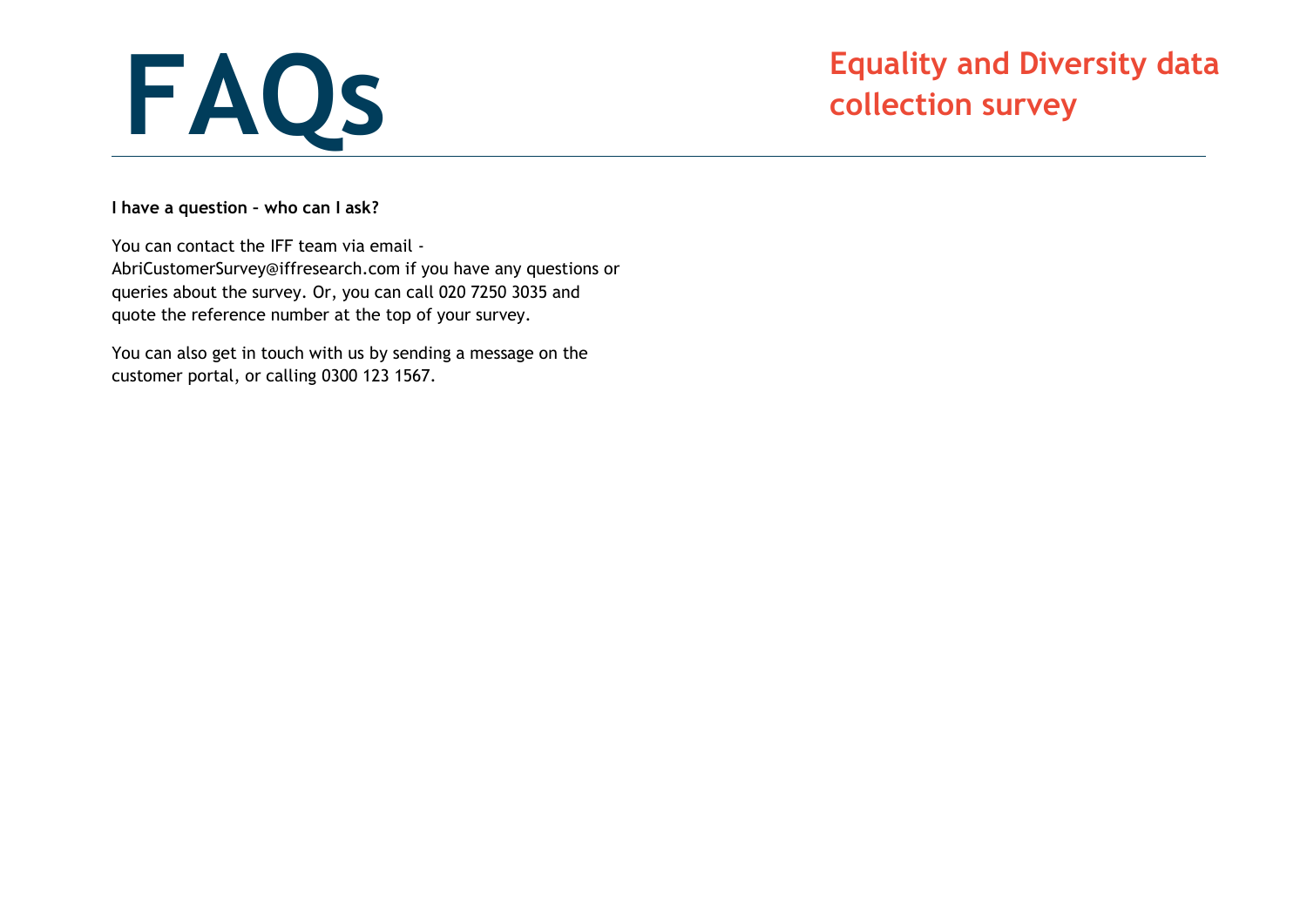| <b>Protected characteristic</b> | Why are we asking customers for this?                                                                                                                                                                                                                                                                                          |
|---------------------------------|--------------------------------------------------------------------------------------------------------------------------------------------------------------------------------------------------------------------------------------------------------------------------------------------------------------------------------|
| Age                             | Age is just a number - but it's one that's really useful. It can help us understand what the future needs of our customers<br>might be, so we can develop specialised and care services ready for when they're needed. That's why we're asking you to<br>share your age as part of our Equality and Diversity survey.          |
|                                 | The more we understand you, the better we can help you. By sharing your age as part of our Equality and Diversity survey,<br>you'll help us develop services that are led by customers' needs.                                                                                                                                 |
| <b>Disability</b>               | We're here to empower the lives of our customers. But to do that, we need to get to know you a bit better. By letting us<br>know if you have a disability as part of our Equality and Diversity survey, we'll be able to develop services that are led by<br>the needs of our customers and work for you.                      |
|                                 | It's really important that all our customers feel safe in their homes. And if that's not the case, we'd like to know so we can<br>support you. By letting us know a bit more about you through our Equality and Diversity survey, we'll be able to<br>understand how we can make our homes and communities safer for everyone. |
|                                 | We believe everyone has a right to a safe, warm and affordable home. By letting us know if you have a disability as part of<br>our Equality and Diversity survey, we'll be able to better support you better and make sure you have access to any services<br>you need.                                                        |
|                                 | They say home is where the heart is. And we want to provide homes that are yours for life. Sharing if you have a disability<br>as part of our Equality and Diversity survey will help us design our properties in the right way, so they're places you can<br>spend with the ones you love.                                    |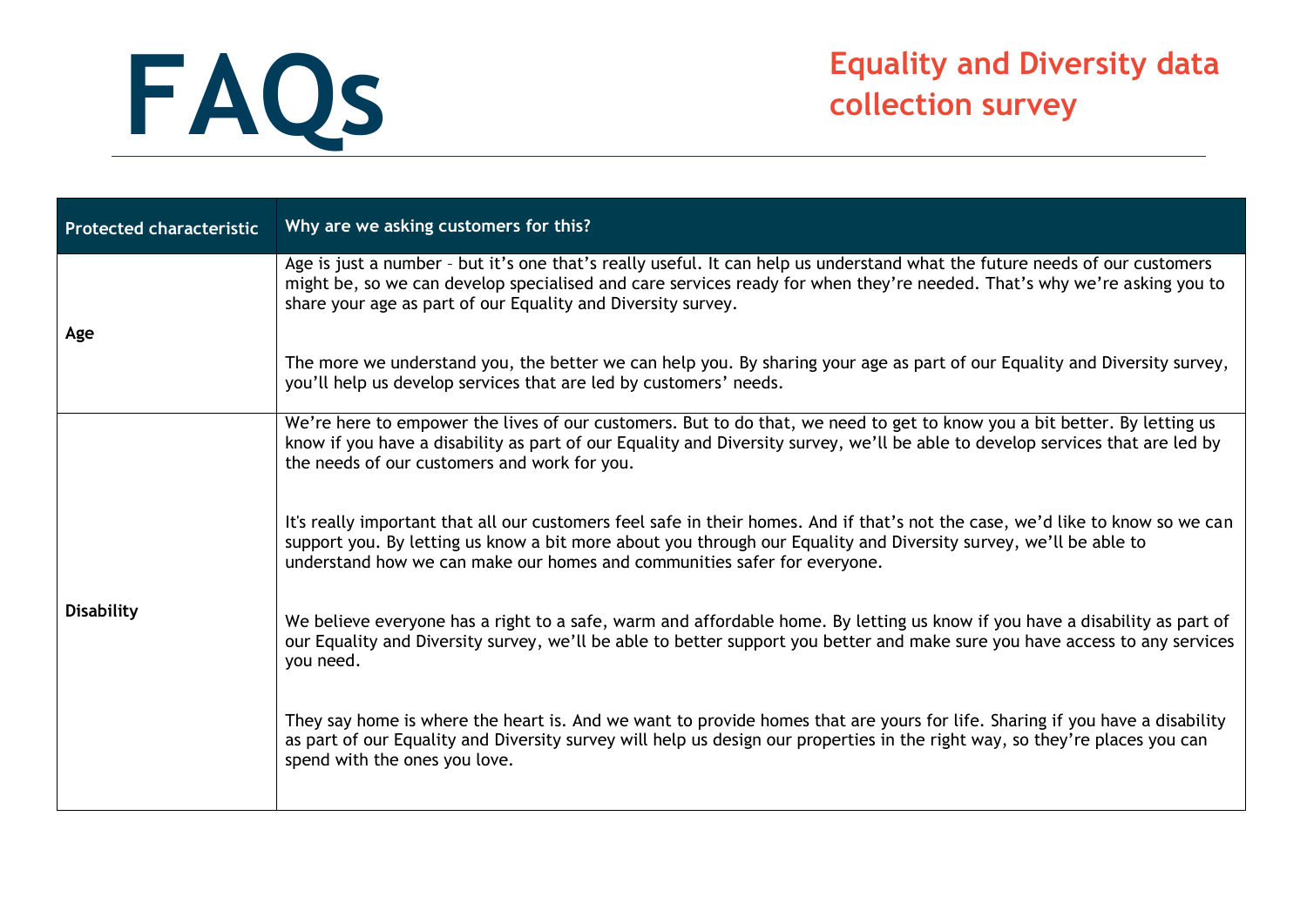|                            | We're here to support you, our customers. But to do that - and do it well - we need to know a bit more about you. By<br>sharing if you have a disability in our Equality and Diversity survey, we'll know if we need to consult with customers on<br>how we might tailor our services to provide extra support.                                                                                                                                                                                                                   |
|----------------------------|-----------------------------------------------------------------------------------------------------------------------------------------------------------------------------------------------------------------------------------------------------------------------------------------------------------------------------------------------------------------------------------------------------------------------------------------------------------------------------------------------------------------------------------|
| Sex (gender identity)      | We serve around 100,000 customers - that's a really big and diverse range of people. In our Equality and Diversity survey,<br>we're asking you to share your sex (gender identity), so we can better understand who lives in our homes.                                                                                                                                                                                                                                                                                           |
|                            | We're committed to improving equality, diversity and inclusion for our customers. We want our homes and communities to<br>be places where all our customers feel comfortable in being their true authentic selves. By letting us know your sexual<br>orientation in our Equality and Diversity survey, we'll have a better understanding of how we're doing in achieving this,<br>and what more we have to do.                                                                                                                    |
| Sexual orientation         | It's really important to us that all our customers' voices are heard. And we want to make sure our homes and<br>neighbourhoods are safe spaces for members of the LGBTQ+ community. To do this, we're asking you to share your sexual<br>orientation with us as part of our Equality and Diversity survey.                                                                                                                                                                                                                        |
|                            | We want all our customers to feel safe and secure in their homes. Sadly, we understand that sometimes this isn't always<br>the case. As part of our Equality and Diversity survey, we're asking you to share your sexual orientation with us, so we'll<br>be able to respond more effectively to any incidences of hate crime.                                                                                                                                                                                                    |
| <b>Gender Reassignment</b> | We want all our customers to feel safe and secure in their homes. Sadly, we understand that sometimes this isn't always<br>the case. As part of our Equality and Diversity survey, we're asking you to share some information with us, especially if<br>you're in the process of undergoing gender reassignment, are fully transitioned or just living in the gender which you wish<br>to be known. This will help us respond more effectively to any incidences of hate crime and provide specific support where<br>it's needed. |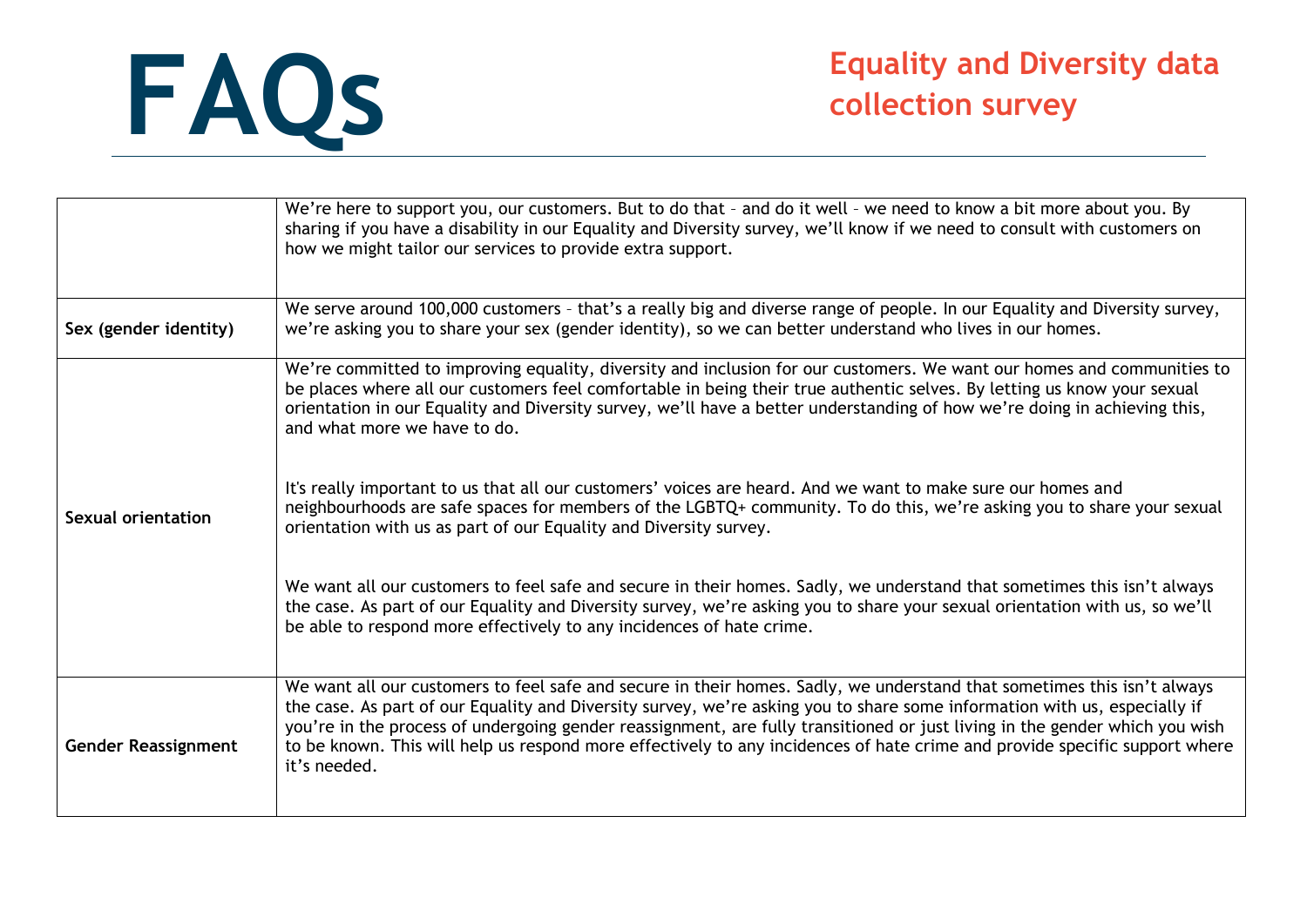|                                                  | We serve around 100,000 customers - and we want to make sure everyone's needs are met. To do that, and do it well, we<br>need to understand you a bit better. As part of our Equality and Diversity survey, we're asking you to share if you've gone<br>through gender reassignment with us, so we'll be able to make sure you're supported in the best possible way.                                                         |
|--------------------------------------------------|-------------------------------------------------------------------------------------------------------------------------------------------------------------------------------------------------------------------------------------------------------------------------------------------------------------------------------------------------------------------------------------------------------------------------------|
|                                                  | We're lucky to serve a really diverse range of customers, from lots of different race/ethnicities<br>We want everyone to have equal access to the services we provide - in some cases that might mean sharing information in<br>different languages or providing interpretation services to help you understand your rights. To help us do that, we're<br>asking you to share your race in our Equality and Diversity survey. |
| Race                                             | We want to make sure our communities are safe spaces, for customers from all backgrounds. To help us do that, we're<br>asking you to share your race in our Equality and Diversity survey, so we can better address any racism or disparity that<br>might be faced.                                                                                                                                                           |
|                                                  | We want all our customers to feel safe and secure in their homes. Sadly, we understand that sometimes this isn't always<br>the case. As part of our Equality and Diversity survey, we're asking you to share your race with us, so we'll be able to<br>respond more effectively to any incidences of hate crime.                                                                                                              |
|                                                  | We love to celebrate the many different religions and beliefs held by our customers. And we're also keen to understand<br>how our services might be able to adapt to high days and holy days - for example not organising consultation events during<br>periods of fasting. To help us do that, we're asking you to share your religion or belief in our Equality and Diversity survey.                                       |
| <b>Religion or Belief</b>                        | We want all our customers to feel safe and secure in their homes. Sadly, we understand that sometimes this isn't always<br>the case. As part of our Equality and Diversity survey, we're asking you to share your religion or belief with us, so we'll be<br>able to respond more effectively to any incidences of hate crime.                                                                                                |
| <b>Financial inclusion -</b><br>Household income | We're here to provide safe, warm and affordable homes for all our customers. But we're also here to help anyone who's<br>struggling financially. We know it can be tough to talk about money sometimes, but by sharing your household income as<br>part of our Equality and Diversity survey, we'll be better placed to provide support when it's needed.                                                                     |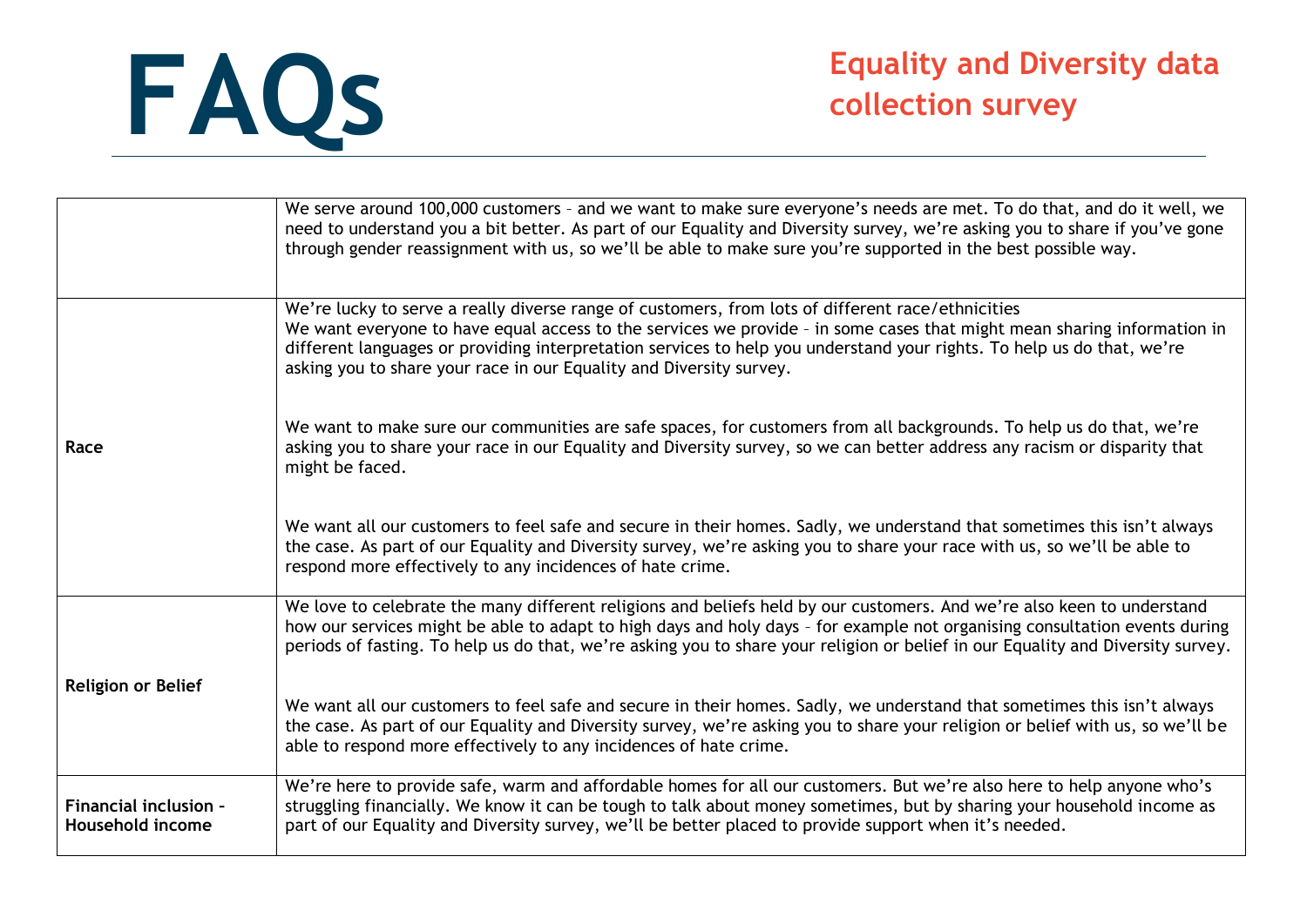|                          | To help us create thriving communities and empower the lives of our customers, we first need to know a bit more about<br>you. By sharing your household income as part of our Equality and Diversity survey, we'll be able to better support equal<br>life chances for all.                                                                                                                                                                  |
|--------------------------|----------------------------------------------------------------------------------------------------------------------------------------------------------------------------------------------------------------------------------------------------------------------------------------------------------------------------------------------------------------------------------------------------------------------------------------------|
|                          | We know things are really tough at the moment, for lots of people, including some of our customers. We're here to support<br>those who are struggling, but to do that we first need to understand a bit more about your household income. By sharing<br>this information in our Equality and Diversity survey, you'll help us develop initiatives like hardship funds that can support<br>those in need to get through financial difficulty. |
| <b>Digital Inclusion</b> | We're always looking for ways to improve our services. To help us understand what our customers need, we're asking you<br>to share a bit more about your digital inclusion status, as part of our Equality and Diversity survey.                                                                                                                                                                                                             |
|                          | We want to make sure all of our customers have equal access to our services. So, we're asking you to share your digital<br>inclusion status as part of our Equality and Diversity survey.                                                                                                                                                                                                                                                    |
|                          | We're really proud to have an Employment Support team who can help our customers find a job they love. To help us tailor<br>this service, we're asking you to share your employment status in our Equality and Diversity survey, so we can keep getting<br>people into work that's right for them.                                                                                                                                           |
| <b>Employment status</b> | We're always looking for ways to provide better support for our customers. And that includes how we can help with<br>employment and training opportunities. So we can understand how much and where this is needed most, we're asking you<br>to share your employment status with us as part of our Equality and Diversity survey.                                                                                                           |
| <b>Primary Language</b>  | It's important that all of our customers are able to understand our communications, but we know that English isn't<br>everyone's primary language. So, to help us identify language and interpretation needs, we're asking you to share your<br>primary language (this can include sign language) as part of our Equality and Diversity survey.                                                                                              |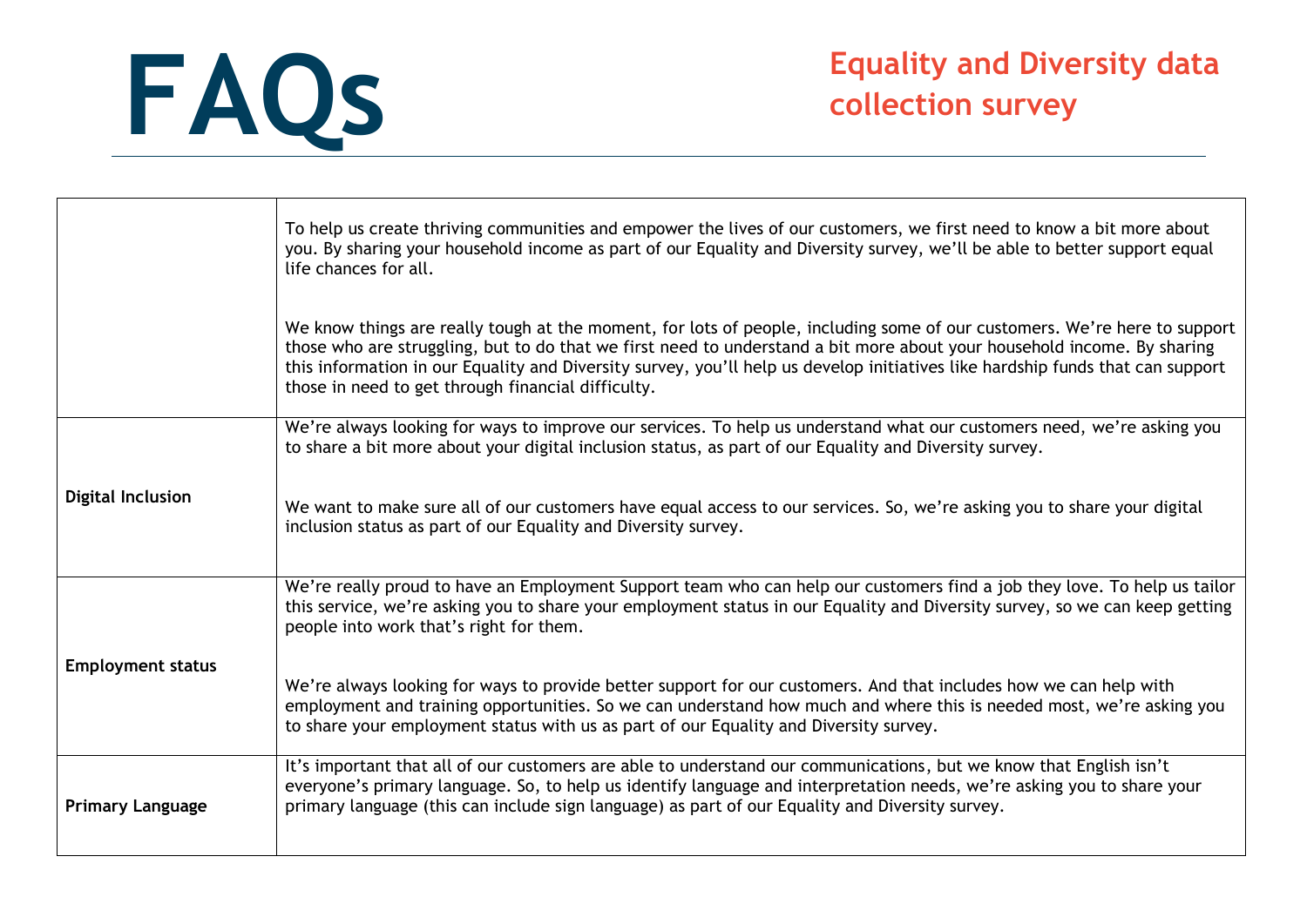

|                                                              | We want to make sure all of our customers' voices are heard - no matter what language they might speak. To help us do<br>that, we're asking you to share your primary language as part of our Equality and Diversity survey.                                                                                                                                                                                                |
|--------------------------------------------------------------|-----------------------------------------------------------------------------------------------------------------------------------------------------------------------------------------------------------------------------------------------------------------------------------------------------------------------------------------------------------------------------------------------------------------------------|
| Specific support needs<br>(communication, care,<br>mobility) | We're here to help all our customers - no matter their needs. But to do that, we first need to understand what specific<br>support needs you might have. We're asking you for this information as part of our Equality and Diversity survey, so we can<br>tailor our services and provide the best assistance possible.                                                                                                     |
| Ex-military personnel or<br>veteran                          | As part of our Equality and Diversity survey, we're asking customers if you're ex-military or a veteran. Why? Because we<br>want to support fair treatment of anyone who served in the UK armed forces. By letting us know if you're ex-military or<br>veteran in our Equality and Diversity survey, we'll be better placed to provide employment support and set up a tailored<br>pathway to new work for service leavers. |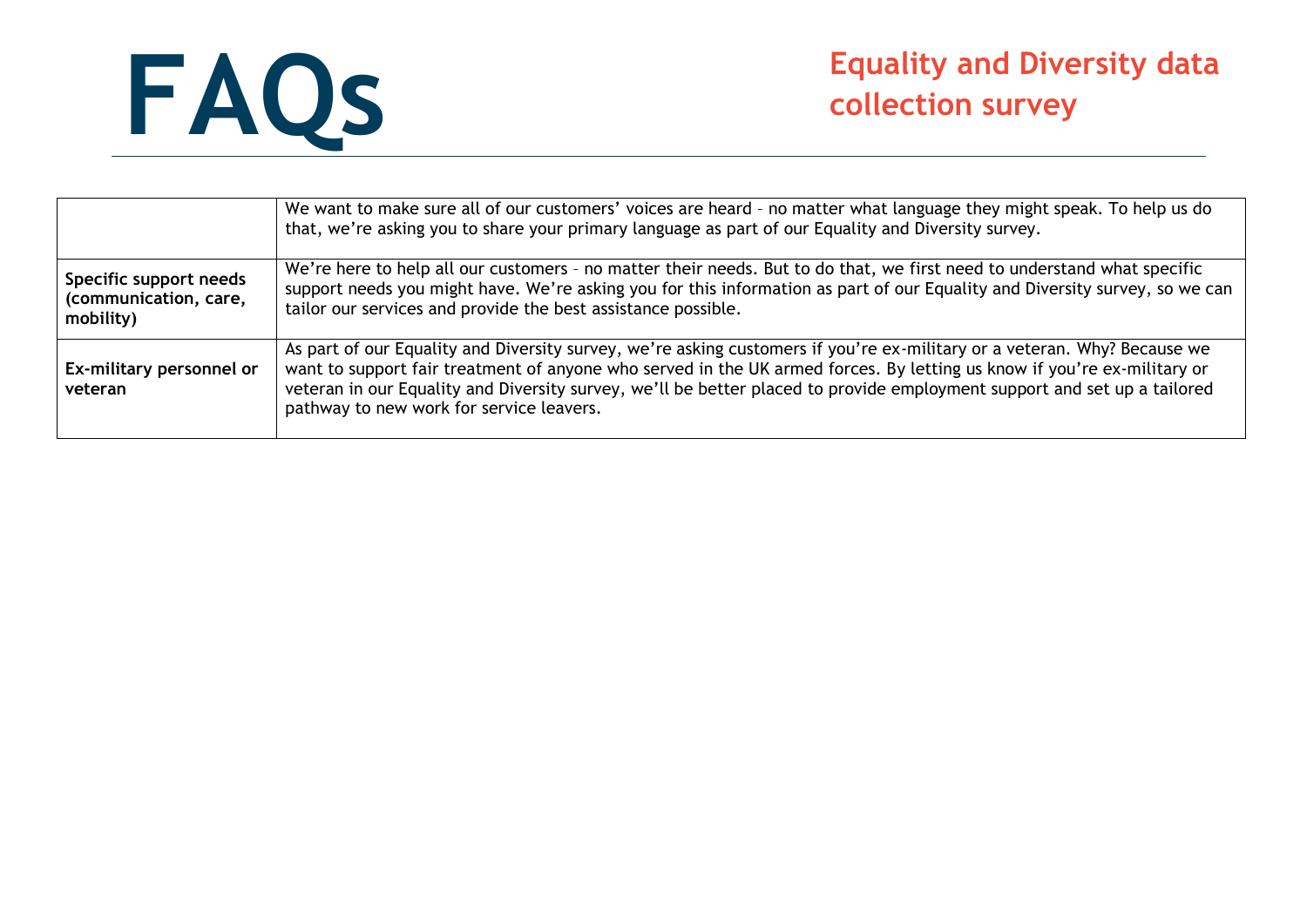